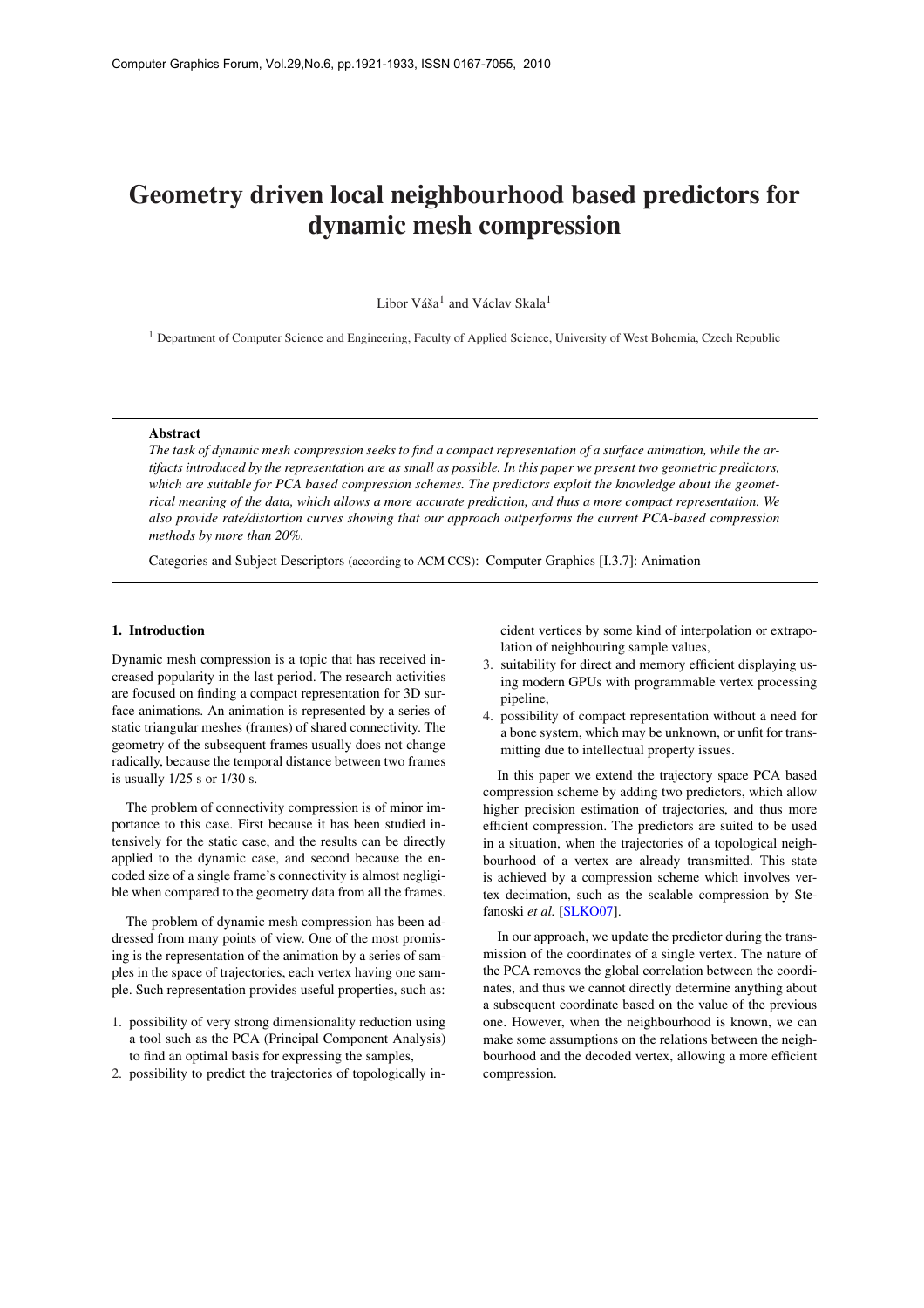# 2. Related Work

First attempt to dynamic mesh compression has been published in the paper by Lengyel [Len99], who suggested subdividing the mesh into clusters in which the movement can be described by a single transformation matrix.

Ibarria and Rossignac [IR03] later suggested a spatiotemporal prediction schemes ELP and Replica, which were used to predict next vertex position during a mesh traversal using the EdgeBreaker state machine. A similar approach has been used by Stefanoski *et al.* [SO06] in the angle preserving predictor. The position of the new vertex is expressed in a local coordinate system defined by a neighboring triangle.

Owen and Zhang [ZO04] have proposed exploiting spatial coherence of the data using an octree to subdivide the model and encoding each subdivision cell separately. This approach has been improved by Mueller *et al.* [MSK<sup>\*</sup>06,MSK<sup>\*</sup>05]. In their approach they select the best fitting appropriate predictor for each cell, and the cells which are predicted badly are further subdivided.

The wavelet theory has been used for dynamic mesh compression in the work by Payan and Antonini [PA05], who suggested treating separate vertex trajectories as sampled signal. However, their method did not use the spatial coherence present in the data.

A different class of approaches has been pioneered by Alexa and Mueller [AM00], who suggested using the PCA in the space of frames, expressing each frame as a linear combination of eigen frames. However, this method had problems with rigid movement, which had to be compensated in a preprocessing step, where a transformation matrix for each frame has been found using the least squares approach.

The method has been subsequently improved by Karni and Gotsman [KG04], who suggested exploiting the temporal coherence of the PCA coefficients by encoding them using linear prediction coding (LPC), thus achieving a lower entropy of the encoded data. Another improvement has been proposed by Sattler *et al.* [SSK05], who suggested using PCA in the space of trajectories, and finding clusters of vertices where the PCA worked well (Clustered PCA). However, their iterative clustering method did not always reach the same clustering because it had been randomly initialised.

Another addition to the PCA based method was proposed in 2007 by Amjoun [Amj07, AS07], who suggested using a trajectory based analysis along with expressing each trajectory in a local coordinate frame defined for each cluster. Additionally, a bit allocation procedure is applied, assigning more bits to cluster where more PCA coefficients are needed to achieve desired precision. This paper also mentions the compression of the PCA basis, however it suggests simple direct encoding without prediction and with uniform quantization of the basis matrices.

Mamou [MZP06] has proposed an approach similar to the PCA, called skinning based compression. The mesh is first segmented into parts that move in an almost rigid fashion. The movement of each cluster is expressed by a transformation matrix, and subsequently each vertex is assigned a vector of weights, that tells how to combine the transforms of the neighboring clusters to obtain the movement of the vertex.

A resampling approach has been proposed by Briceno [BSM<sup>∗</sup> 03] in his work on Geometry Videos. This idea is an extension of the previously proposed Geometry Images [GGH02]. The geometry of the object is unwrapped and projected onto a square, which is regularly sampled. The resulting image is encoded using some off the shelf algorithm. The extension to videos solves the problems of finding a single mapping of a moving content onto a square while minimizing the overall tension. Generally, the method is not easy to implement and suffers from some artifacts, especially for objects with complex geometry.

Recently, there are also scalable approaches appearing, such as the scheme proposed by Stefanoski *et al.* [SLKO07]. These approaches allow progressive level of detail transmission of the dynamic mesh, and also achieve better compression ratios by using sophisticated local predictors which use the data from coarser detail levels.

In 2008, a second amendment of the MPEG-4 part 16 was published, specifying a new MPEG standard for dynamic mesh compression, the FAMC algorithm. The standard is based on the algorithms of Mamou and Stefanoski, and it includes a specific arithmetic coder based on the CABAC scheme [MWS03]. The algorithm has been shown to outperform all the algorithms available at the time of publication.

Recently Váša and Skala have published compression schemes based on the trajectory space PCA, suggesting a combination of the PCA step with an EdgeBreaker-like predictor (see Rossignac [Ros99]). The Coddyac algorithm [VS07] predicts the PCA coefficients by the well known parallelogram local predictor, which allows better performance than the clustering-based approaches. Subsequently, they have suggested using vertex decimation as a part of the compression [VS09b]. The main advantage of this approach is that it allows the encoder to partially steer the decimation process according to the accuracy of the used predictors, and therefore their approach is well suited for interchanging predictors. Finally, the authors have presented an algorithm for efficient encoding of the PCA basis [VS09a], which has boosted the performance of the algorithm so that it outperforms the FAMC standard.

Note that in contrast to Alexa [AM00] the schemes of Váša and Skala are based on PCA in the space of trajectories, which is of a much lower dimension than the space of shapes. The dimension still depends on the number of frames in the animation, however the number of frames is dictated by the rules of content editing (see Reisz *et al.* [RMD68]),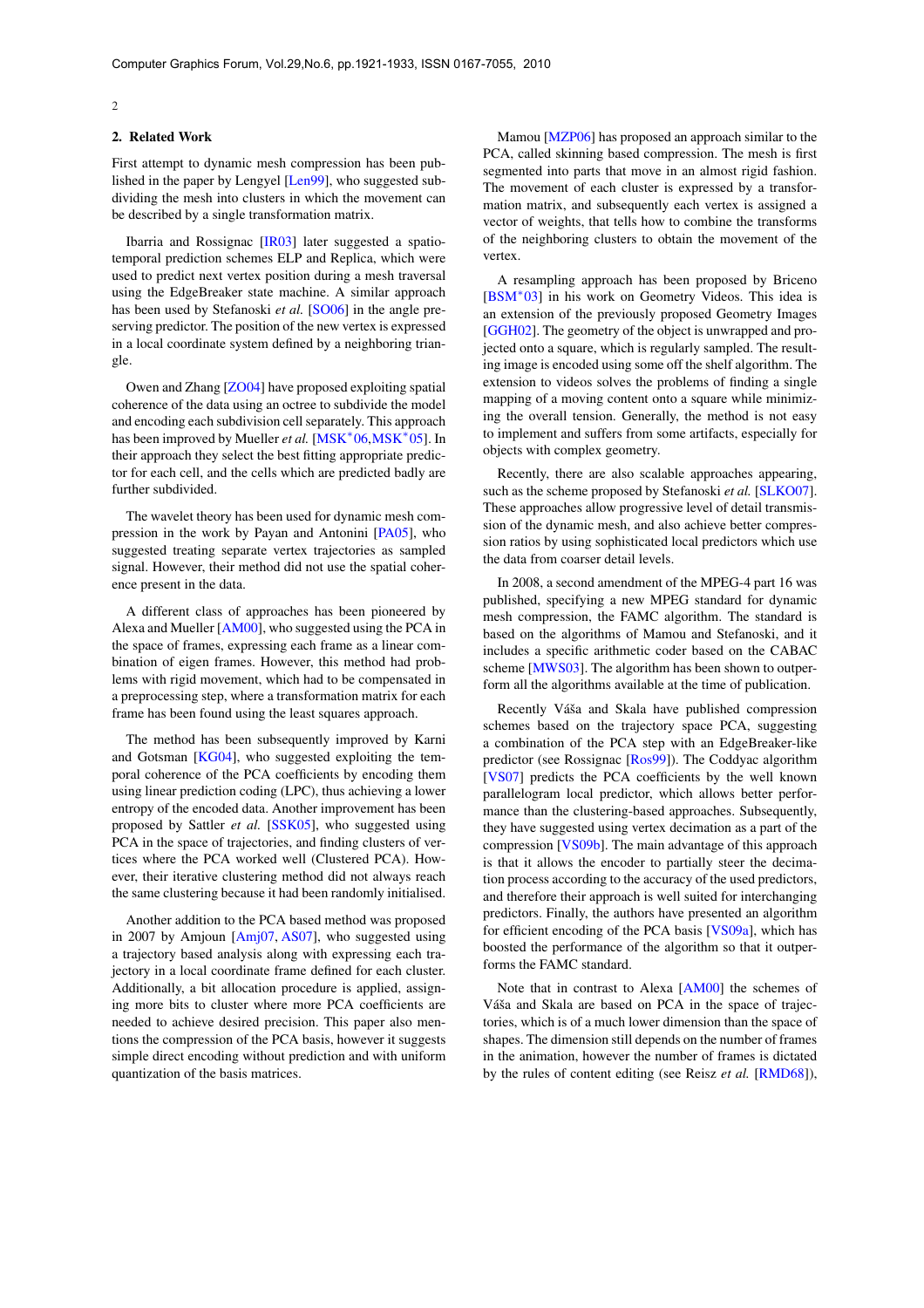which usually state that individual scenes between scene cuts should not be longer than 20 seconds (500 frames). Moreover, a longer sequence can be quite easily split into shorter sequences, and thus the dimension of the space never has to be much larger than about 1500 (three coordinates in each frame). Therefore the schemes based on trajectoryspace PCA are fully practical, because the PCA step can be usually performed in 1-2 minutes instead of hours needed for the shape space PCA.

Generally, the area of dynamic mesh compression has matured over the last years, as illustrated by the publication of the second MPEG standard for this task. It is therefore quite difficult to achieve any significant improvement of performance. In this paper we demonstrate that improvement is still possible, at the cost of increasing the computational complexity, which, however, does not compromise real-time decompression of the mesh.

## 3. Algorithm derivation

# 3.1. Used notation

In the following paragraphs we will be using following symbols:

*F* stands for the total number of frames in an animation.

*V* stands for the total number of vertices in each frame of an animation.

 $v_i^f$  stands for the three-component vector of XYZ coordinates of the *i*-th vertex in the *f*-th frame.

 $c<sub>i</sub>$  stands for a vector of PCA coefficients (feature vector) associated with the *i*-th vertex.  $c_i^j$  is the *j*-th component of the feature vector.

*R* stands for a number of PCA coefficients used for encoding, usually  $R \ll 3V$ .

 $n(i)$  stands for a set of indices of vertices in topological neighbourhood of *i*-th vertex.  $n(i, j)$  is the *j*-th member of the set, i.e. index of the *j*-th neighbor of the *i*-th vertex.

 $N(i)$  stands for the number of vertices in topological neighbourhood of *i*-th vertex.

*pred*(ξ) stands for a prediction of the value ξ (vertex coordinate, PCA coefficient) which can be simultaneously computed by both encoder and decoder.

ξ denotes value of ξ (vertex coordinate, PCA coefficient) as decoded by decoder. It might be different from the original value of ξ due to quantization and other causes of data loss in transmission. The value of  $\overline{\xi}$  is always known to both decoder and encoder, because encoder can simulate the decoding process to obtain the decoded value.

# 3.2. Overview of the background algorithms

In order to derive our predictor, we will first describe a general scheme used in some static and dynamic mesh compres-

sion algorithms. The idea is targeted on predictive delta coding, i.e. a scheme where the decoder predicts the value (coordinate etc.) being decoded as precisely as possible, the encoder simulates the prediction and only sends the difference between the actual value and the prediction. The quantized residuals generally have much lower entropy than the quantized original values, thus the final code is shorter.

Some algorithms have used an EdgeBreaker-like [Ros99] traversal of the mesh, using the parallelogram predictor to estimate the coordinate values (for static meshes see [Ros99], for dynamic case see [VS07]). The predictor in this case is based on a neighboring triangle, which is available at the decoder, and performs basically an extrapolation of the vertex coordinates of the triangle.

However, a better approach presented in [VS09b] uses interpolation instead of extrapolation. In order to do so, we need to transmit the vertices in such an order that in each step a complete topological neighbourhood of the vertex is available at the decoder. Fortunately, this can be done quite easily: the decoder first receives a full connectivity, which is then simultaneously decimated (see [SZL92,COLR99]) at both the encoder and the decoder, i.e. vertices are removed from the mesh, and the resulting holes are retriangulated.



Figure 1: *Block scheme of the encoder. The thick arrows denote data that is sent over to the decoder.*

The decimation must use topology-only criteria, because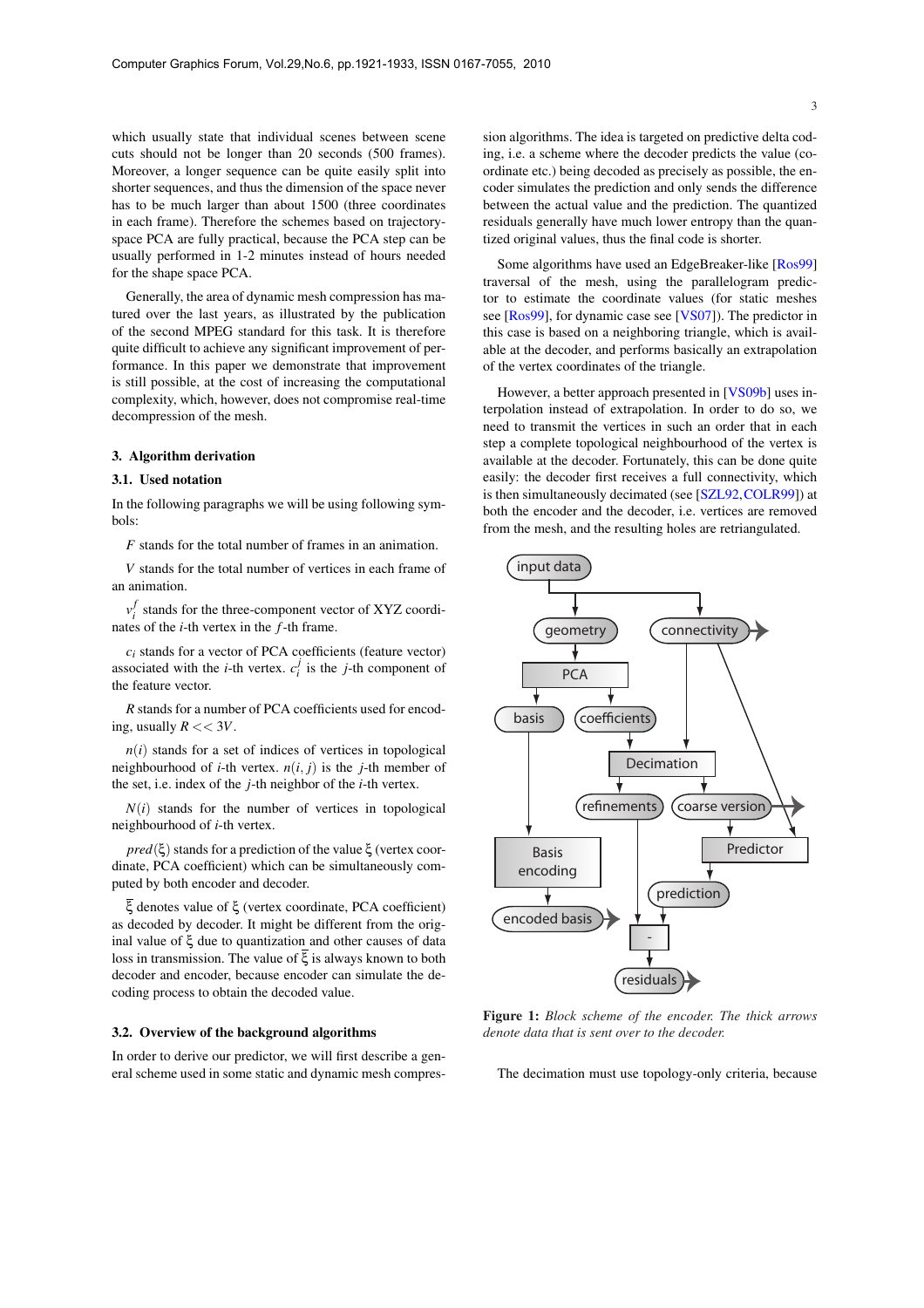geometry is not yet known to the decoder. In this paper, we follow the scheme by Váša and Skala [VS09b] and use preservation of vertex degree close to 6. This way, a majority of vertices are removed, obtaining a very coarse version of the original mesh. The geometry of the coarse mesh is transmitted using the previously described method, and subsequently the inverse of the decimation follows, in each step adding a vertex into a neighbourhood completely known to the decoder. This allows a better estimation of the actual vertex position by simply averaging the coordinates of the neighboring vertices.

$$
pred(v_i^f) = \frac{1}{N(i)} \sum_{j \in n(i)} \overline{v_j^f}
$$
 (1)

It has been suggested by in [SSK05] and [VS07] to first perform a decorrelation using the principal component analysis (PCA) in the space of trajectories. The input data is reordered to a matrix *M* of size  $3F \times V$ , where each column represents a trajectory of a single vertex. An average value is computed for each row, forming an average trajectory, and this average trajectory is subtracted from each column. The matrix is subsequently decomposed using either the singular value decomposition, or simply the eigenvalue decomposition of  $MM<sup>T</sup>$ . In both cases a new basis of the column space of *M* is found, where the combination coefficients are uncorrelated.

Note that at this point, the data is decomposed into feature vectors *c<sup>i</sup>* and a basis, both of which need to be transmitted to the decoder. We will not discuss the encoding of the basis here, because its efficient compression is a different problem which has been addressed by [VS09a].

Each column (vertex trajectory) of *M* is expressed in the new basis. Experiments show that a vast majority of variance is accumulated in only a few most important coefficients, and therefore preservation of only a subset of length *R* of the combination coefficients works as a good representation of the original values.

After this process, each vertex has assigned a vector of coefficients *c<sup>i</sup>* (feature vector). This vector determines how to combine the basis trajectories to obtain the trajectory reconstruction. Note that at this point vertices no longer have their XYZ coordinates, and they are only determined by their topological position and by the above mentioned feature vector.

A useful property of the PCA step is that it does not affect the shape of the predictors in any way, because the PCA can be viewed as a simple change of coordinate system, which has no effect on the result of a linear operation. Thus, for the extrapolation we can use the very same formula which has been used to extrapolate the XYZ coordinates, only this time extrapolating the PCA coefficients, i.e. the components of the feature vectors *c<sup>i</sup>* [VS07]. Equally, we can average



Figure 2: *Block scheme of the decoder. The thick arrows denote data that is received from the encoder.*

the components of the feature vectors during interpolation [VS09b].

$$
pred(c_i) = \frac{1}{N(i)} \sum_{j \in n(i)} \overline{c_j}
$$
 (2)

Block schemes of both general encoder and decoder are shown in figures 1 and 2 respectively.

Generally, it might seem inconvenient that in order to start playback of the animation, it is necessary to first decode its full length. It is important to realise that we are dealing with compression of separate scenes usually of length about 500 frames (20 seconds), between which the user can freely navigate. In fact most video codecs also do not allow fully free temporal navigation, because in order to decode a "B frame", it is necessary to first locate and decode its surrounding "P frames", which may in turn require first decoding their respective "I frames" (see Poynton [Poy03]).

Similarly, it might seem inconvenient that the user is not given random access to vertices. However, access to separate vertices is usually only needed for the purposes of LOD playback, which is naturally supported by the incorporation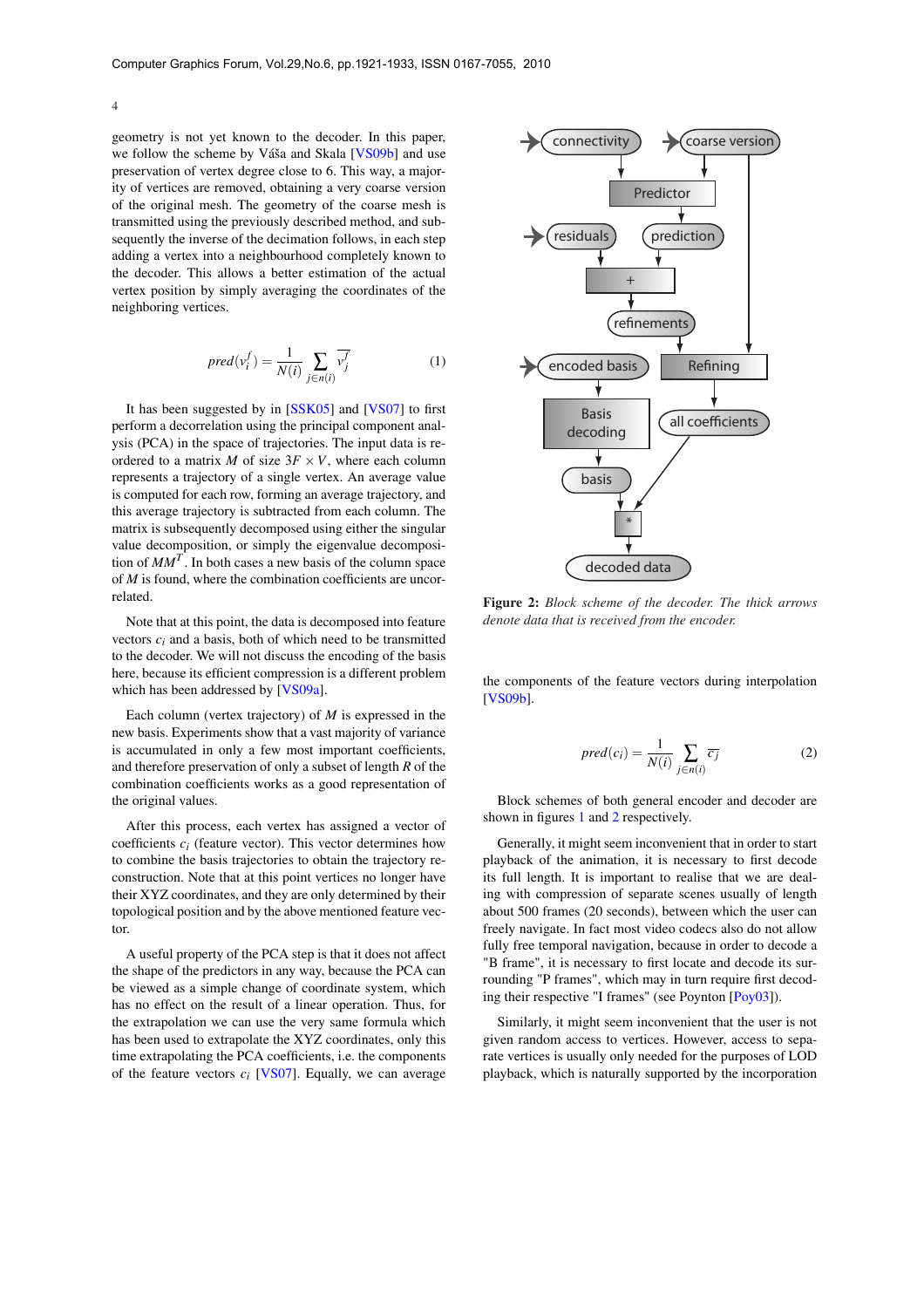of simplification into the process. Therefore the user is not allowed to decompress any vertex at any time, however it is possible to simply stop the decompression at any time during the mesh refinement, and play the partially decompressed dynamic mesh.

# 3.3. Hypothesis

The hypothesis behind our approach is that each vertex is located at a certain position relative to its neighbors, and that this relative position does not change too much during the whole animation. If the decoder had the information about the relative position, then it would be able to perform a more precise prediction, and thus achieve a better bitrate.

The existing approaches, such as parallelogram extrapolation or neighbourhood average interpolation, actually already use this idea, placing the prediction either to a tip of a parallelogram formed by vertices of an adjacent triangle, or into the average position of neighboring vertices. However, as shown by Isenburg and Alliez [IA02], in most cases this position is not optimal.

To support our hypothesis, we have constructed a hypothetical predictor, which knows the relative position of each vertex. The relative position of *i*-th vertex is expressed as a set of weights  $w(i)_j$ ,  $j = 1..N(i)$  of its neighboring vertices used for interpolation, or by a triplet of weights  $w(i)$ ,  $j =$ 1..3 for the three vertices of the adjacent triangle for the case of extrapolation (extrapolation is always used to transmit the coarse version of the mesh). These weights have been computed by the least squares optimization, and in our hypothetical scenario they do not increase the bitrate at all. Note that these weights are not barycentric coordinates (sum of weights is allowed to be different form 1), and therefore we are able to express any relative position, even when it does not lie in the plane of the neighboring vertices. The hypothetical predictor uses the following scheme for prediction during interpolation:

$$
pred(c_i) = \sum_{j=1}^{N(i)} w(i)_{j} \overline{c_{n(i,j)}}
$$
\n(3)

Table 1 shows the performance of a PCA-based coder, using parallelogram and neighbourhood average (will be denoted NAVG) predictors, compared to the same experiment using the predictor with the knowledge of weights. It can be seen that we have achieved a decrease of bitrate for all the models, and in some cases we have even decreased the error (for details on how the errors were measured see section 6, we have used the same method throughout the paper). Roughly speaking, this decrease is caused by the improved accuracy of the predictor in the cases when the residual value is quantized to zero - more such cases appear, i.e. the entropy is decreased, and the predicted position is closer to the actual

|          |               |              | rate   | КG    |        |          |
|----------|---------------|--------------|--------|-------|--------|----------|
| dataset  | extrapolator  | interpolator | [bpfv] | error | Δrate  | Δerror   |
| chicken  | Parallelogram | <b>NAVG</b>  | 1,55   | 0.09  |        |          |
| chicken  | Weighted      | Weighted     | 1,26   | 0,08  | 19,14% | 3,64%    |
| dance    | Parallelogram | <b>NAVG</b>  | 1,05   | 0.05  |        |          |
| dance    | Weighted      | Weighted     | 0,70   | 0,05  | 33,36% | 8,61%    |
| jump     | Parallelogram | <b>NAVG</b>  | 0,75   | 0.41  |        |          |
| jump     | Weighted      | Weighted     | 0,48   | 0,40  | 35,78% | 0,43%    |
| cowheavv | Parallelogram | <b>NAVG</b>  | 2,33   | 0,31  |        |          |
| cowheavy | Weighted      | Weighted     | 1,70   | 0,31  | 27,15% | 0,50%    |
| snake    | Parallelogram | <b>NAVG</b>  | 0,97   | 0,06  |        |          |
| snake    | Weighted      | Weighted     | 0,73   | 0,06  | 24,68% | $-0,98%$ |
| cloth    | Parallelogram | <b>NAVG</b>  | 0,58   | 0,12  |        |          |
| cloth    | Weighted      | Weighted     | 0.44   | 0.12  | 24,26% | 1.89%    |

Table 1: *Hypothetical predictor results.*

position, which causes the decrease in error, even when the quantization has not been changed.

This improvement of performance is our goal, however, we cannot achieve it directly. Our hypothetical predictor assumed an exact knowledge of the weights without any impact on the bitrate, which, of course, cannot be achieved in practice. A straightforward idea is to transmit the weights along with the other data, and optimise their quantization to obtain the best rate/distortion ratio.



Figure 3: *Performance of the weighted predictor on the chicken run dataset. The quantization parameter Q shown on horizontal axis determines the roughness of quantization, the quantization constant is determined as*  $1/2^{\mathcal{Q}}$ *. Bpfv denotes bit per frame and vertex.*

Such an approach has been implemented, and figure 3 indeed shows that for the chicken run sequence we can achieve results better than using the original predictors by using uniformly quantized weights with quantization constant of  $1/2^7$ . However, this result is only possible to achieve, when meshes of low detail (i.e. low number of vertices, low number of weights to be transmitted) and long duration (i.e. the weights are amortised by many frames) are used.

Although the quantization constant of  $1/2<sup>7</sup>$  remains opti-

average **27,40% 2,35%**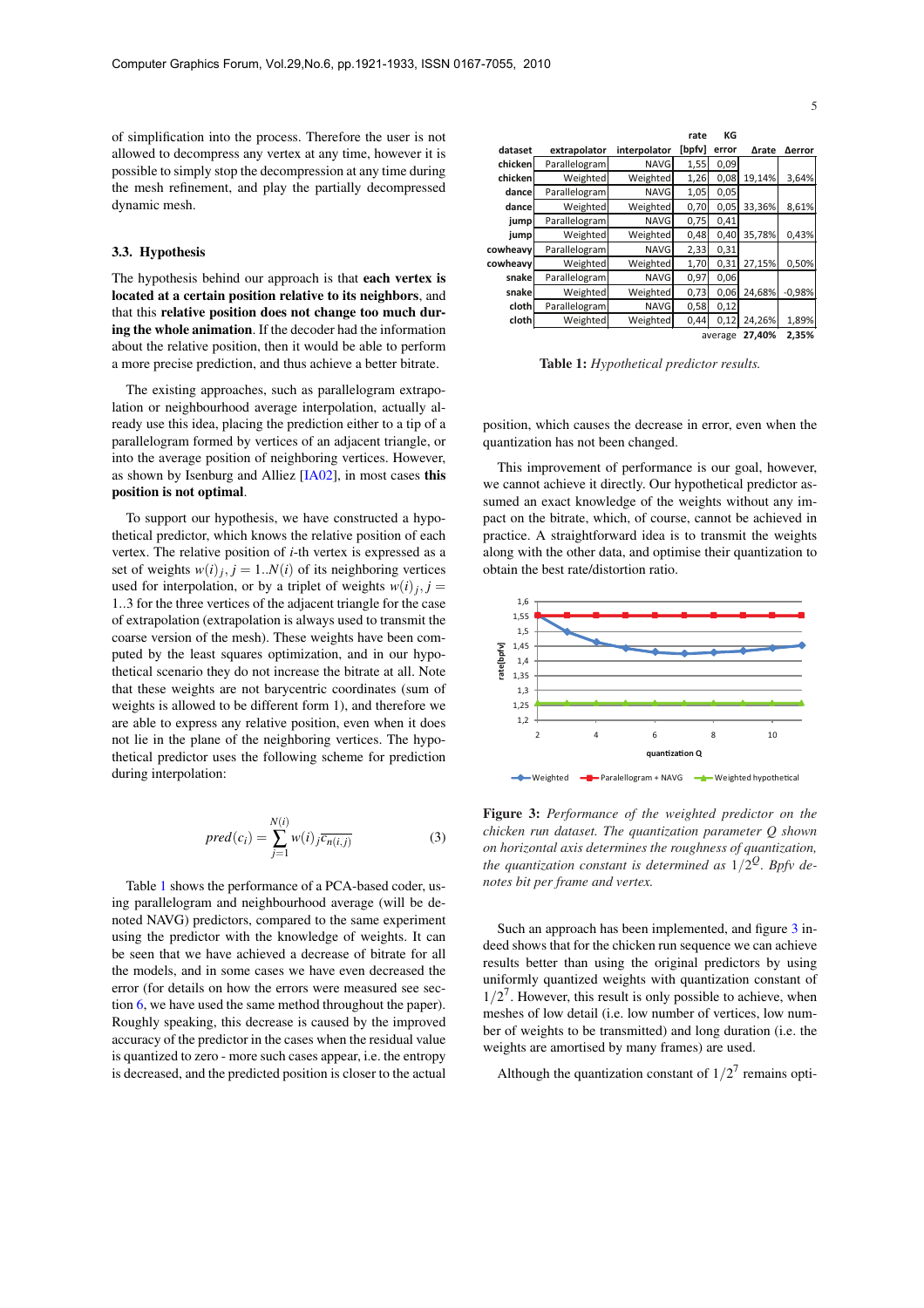mal, it is shown in figure 4 that for highly detailed sequence it may not be beneficial at all to transmit the weights. As for the remaining datasets, we have found results consistent with this analysis, having significant improvement in two cases (chicken run, cowheavy), slight improvement in two cases (dance and human jump) and no improvement at all in two cases (snake and cloth).



Figure 4: *Performance of the weighted predictor on the falling cloth dataset. The quantization parameter Q shown on horizontal axis determines the roughness of quantization,* the quantization constant is determined as  $1/2^{\hat{Q}}$ .

In the following text we will therefore search for a way to estimate the weights without having to send them to the decoder.

#### 3.4. Least squares prediction (LSP)

In our first real predictor, we will use least squares minimisation to obtain a vector of weights of neighboring vertices that fits the data well.

The task is to insert the *i*-th vertex, which has a trajectory described by a feature vector *c<sup>i</sup>* of length *R*.

We assume that  $R > N(i)$ , because for regular meshes  $N(i)$ is usually about 6, while *R* needs to be about 30-80, depending on the length and character of the animation.

For the first  $N(i)$  components of the vector  $c_i$  we have to use neighbourhood average prediction in the following form:

$$
pred(c_i^j) = \frac{1}{N(i)} \sum_{k \in n(i)} \overline{c_k^j}, j = 1..N(i)
$$
 (4)

The encoder simulates this prediction, and sends over the corrections, so that after *N* steps,  $\overline{c_{1..N(i)}}$  are known to both encoder and decoder. The prediction so far can be seen as combining the neighboring vectors using weights equal to  $\frac{1}{N(i)}$ . This would be a perfect predictor if the new vertex was placed in the exact centre of the hole. However, it is usually not the case (not even for regular meshes, because the iterative decimation usually destroys the regularity). Therefore, the decoder will now estimate a better set of weights  $w_j$ ,  $j = 1..N(i)$ , using the following system of linear equations:

$$
w_1 \overline{c_{n(i)_1}^1} + w_2 \overline{c_{n(i)_2}^1} + \dots + w_{N(i)} \overline{c_{n(i)_{N(i)}}^1} = \overline{c_i^1}
$$
  
\n
$$
w_1 \overline{c_{n(i)_1}^2} + w_2 \overline{c_{n(i)_2}^2} + \dots + w_{N(i)} \overline{c_{n(i)_{N(i)}}^2} = \overline{c_i^2}
$$
  
\n
$$
\vdots
$$
  
\n
$$
w_1 \overline{c_{n(i)_1}^{N(i)}} + w_2 \overline{c_{n(i)_2}^{N(i)}} + \dots + w_{N(i)} \overline{c_{n(i)_{N(i)}}^{N(i)}} = \overline{c_i^{N(i)}}
$$
  
\n(5)

The matrix of this system of linear equations should be regular (unless two neighbors are located at the same position - this situation may appear due to quantization, and its treatment will be described later). Therefore a solution can be found and used to predict the component  $N + 1$ :

$$
pred(c_i^{N(i)+1}) = \sum_{j=1}^{N(i)} w_j \overline{c_{n(i,j)}^{N(i)+1}}
$$
(6)

Again, this prediction is computed at both encoder and decoder, and the encoder sends a correction, which makes the value of  $c_i^{N+1}$  known to the decoder. Thus, the system of equations  $(5)$  can be extended by one row. This makes the set overdetermined, however, it can be still solved using the least squares minimisation. Such solution will yield an even more precise estimate of the weights  $w_j$ , which will be then used to compute  $pred(c_i^{N+2})$ . In this manner, with each correction sent to the decoder, a new set of weights is found and used to predict the subsequent component, until the whole vector has been transmitted.

There are two additional circumstances that require treatment:

- 1. The coordinates are quantized, and therefore it might happen that two or more neighbors have the same values assigned. This may lead to underdetermination of the system of linear equations  $(5)$ . We solve such case by simply removing the neighbors with equal values assigned from the computation. Note that this state is likely to be corrected when more components are transmitted, as it is unlikely that two vertices shared the same position. If such case occurs, it is an indication that the mesh has been quantized too roughly.
- 2. The values transmitted are the PCA coefficients, and thus their magnitude is approximately sorted from large to small. The quantized residuals of the large values contribute a big part to the entropy, and thus we should focus on precise prediction of these. Therefore, we transmit the coefficient vectors in the reverse order, first transmitting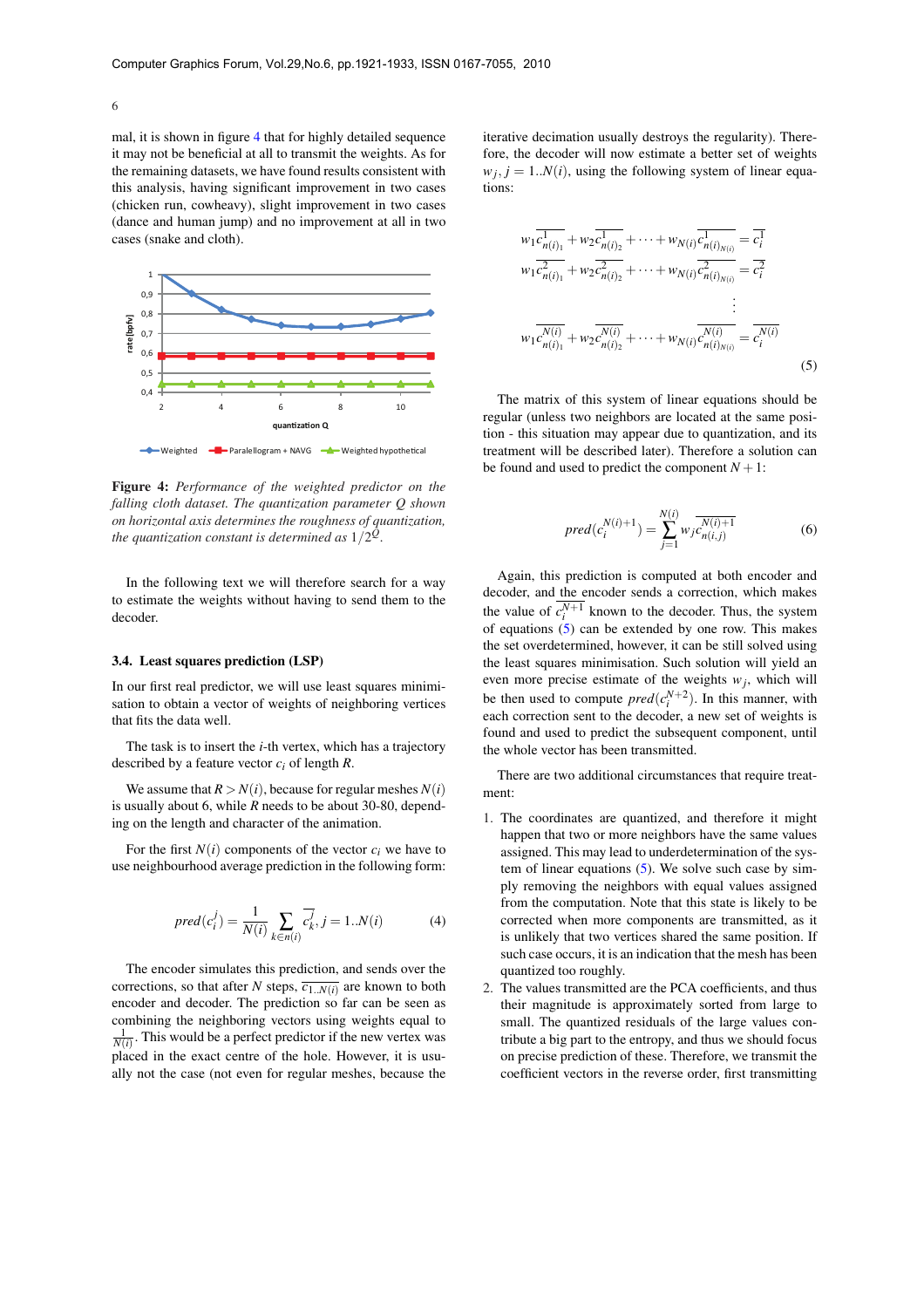the small coefficients, which allows us to have a very precise set of weights at the point when large coefficients are transmitted.

The interpolating predictor presented in this paragraph can be simply transformed into an extrapolating predictor by simply considering the three vertices of a neighboring triangle instead of the vertices of the neighbourhood.

The overdetermined matrix solved during the evaluation of the LSP is of size  $R \times N(i)$ , where *R* stands for the number of basis vectors used and *N*(*i*) stands for the number of neighbors (which does not change significantly). The least squares solution of this matrix can be obtained in time linear to the number of basis vectors. The solution is computed for each of the *R* components of each feature vector. Thus the overall computational complexity is linear with respect to the number of vertices and quadratic with respect to the number of used basis vectors.

# 3.5. RBF based predictor (RBFP)

The second predictor we are presenting is based on the Radial Basis Function (RBF) interpolation (see Duchon [Duc77] and Uhlíř and Skala [US06]). This approach becomes natural if we reinterpret the predictor described in the previous section as an interpolator. The predictor actually interpolates each unknown component of the feature vector (unknown variable), using the already known components, which can be seen as coordinates. The LS predictor of previous paragraph can be thus seen as an interpolator based on generalized barycentric coordinates. However, we have better concepts for interpolation.

The RBF is a tool for interpolating scattered data in a general dimension space. The interpolation is formed as a superposition of radial functions centred at the points of known values. Each radial function is multiplied by a weight  $\lambda_i$ , which is found so that the interpolation function passes through the known values. Additionally, there should be a polynomial function that improves the fitting.

For our purposes we will only be able to use zero order polynomial, i.e. a constant. Thus our interpolation function has the following form:

$$
f(x) = \sum_{i=1}^{N} \lambda_i \phi(||x - x_i||) + a
$$
 (7)

where  $x_i$  are the locations of *N* known points,  $\|\cdot\|$  denotes Euclidean norm and  $\phi(r)$  is some function (the function we have used will be discussed later). The values  $\lambda_i$  are unknown, and are determined from the values at the known points. The equation  $(7)$  should have the correct value  $y_i$  at the given points  $x_i$ , thus we get the system of linear equations 8.

$$
\lambda_1 \phi(||x_1 - x_1||) + \cdots + \lambda_N \phi(||x_1 - x_N||) + a = y_1
$$
  
\n
$$
\lambda_1 \phi(||x_2 - x_1||) + \cdots + \lambda_N \phi(||x_2 - x_N||) + a = y_2
$$
  
\n
$$
\vdots
$$
  
\n
$$
\lambda_1 \phi(||x_N - x_1||) + \cdots + \lambda_N \phi(||x_N - x_N||) + a = y_N
$$

This gives us *N* equations for  $N + 1$  unknowns ( $\lambda_{1,N}$  and *a*), thus we need to add one more equation to obtain a determined system. This equation usually takes the following form:

$$
\lambda_1 + \lambda_2 + \dots + \lambda_N = 0 \tag{9}
$$

For exact derivation of this additional equation see [Duc77]. This gives us a determined system of linear equations (10), which has a symmetric matrix.

Now that we have described how the RBF interpolation works, we can apply it in a quite straightforward way on our case. The first component of the vector assigned to a vertex is estimated from its neighbors by simply averaging them, i.e. using the formula (4). The encoder simulates this prediction and sends a correction, and thus the first component is now known to the decoder.

We will now use RBF for the prediction of the second component. We will treat the first component of the feature vectors as spatial coordinate in a 1-dimensional space. The second component is known only for the neighboring vertices, and RBF is used to interpolate this value to the location of the added vertex. Again, the encoder simulates this prediction and sends a correction, so that the first two components of the vector become known to the decoder.

The subsequent steps are a straightforward repetition of the last step. The known *K* components of the transmitted feature vector are treated as spatial coordinates, and the first unknown component (of index  $K + 1$ ) is treated as a value which is interpolated using the RBF. The dimension of the interpolation space increases, but the size of the system of linear equations remains unchanged. We construct and solve the system of linear equations  $(11)$ , and the solution is used to compute the interpolant described by equation (12).

(8)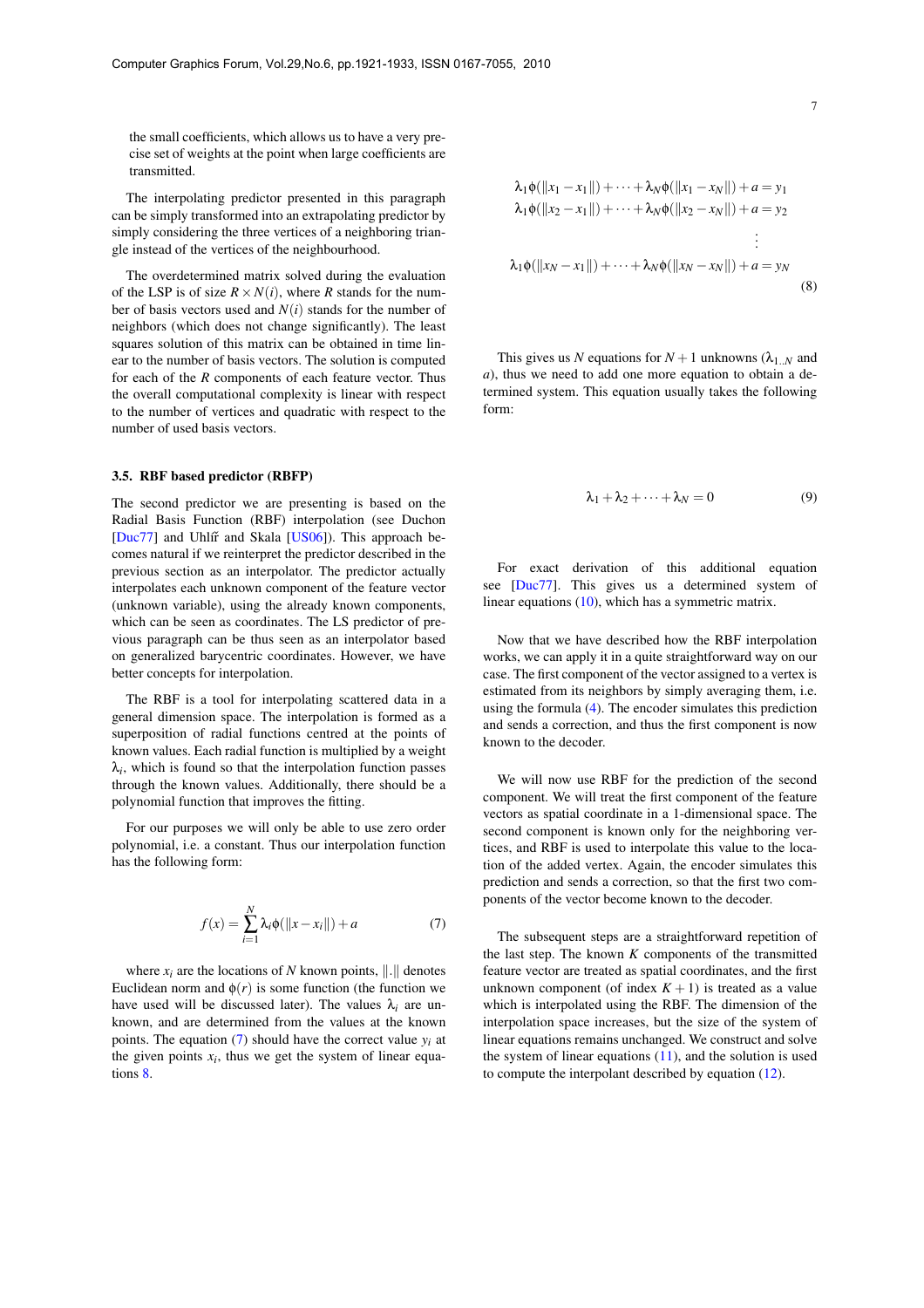$$
\begin{pmatrix}\n\phi(||x_1 - x_1||) & \phi(||x_1 - x_2||) & \dots & \phi(||x_1 - x_N||) & 1 \\
\phi(||x_2 - x_1||) & \phi(||x_2 - x_2||) & \dots & \phi(||x_2 - x_N||) & 1 \\
\vdots & \vdots & \ddots & \vdots & \vdots \\
\phi(||x_N - x_1||) & \phi(||x_N - x_2||) & \dots & \phi(||x_N - x_N||) & 1 \\
1 & 1 & \dots & 1 & 0\n\end{pmatrix}\n\begin{pmatrix}\n\lambda_1 \\
\lambda_2 \\
\vdots \\
\lambda_N \\
a\n\end{pmatrix}\n=\n\begin{pmatrix}\ny_1 \\
y_2 \\
\vdots \\
y_N \\
0\n\end{pmatrix}
$$
\n(10)

$$
\sum_{j=1}^{N(i)} \lambda_j \phi \left( \sqrt{\sum_{k=1}^{K} \left( \overline{c_{n(i,1)}^k} - \overline{c_{n(i,j)}^k} \right)^2} \right) + a = \overline{c_{n(i,1)}^{K+1}}
$$
\n
$$
\sum_{j=1}^{N(i)} \lambda_j \phi \left( \sqrt{\sum_{k=1}^{K} \left( \overline{c_{n(i,2)}^k} - \overline{c_{n(i,j)}^k} \right)^2} \right) + a = \overline{c_{n(i,2)}^{K+1}}
$$
\n
$$
\vdots
$$
\n
$$
\sum_{j=1}^{N(i)} \lambda_j \phi \left( \sqrt{\sum_{k=1}^{K} \left( \overline{c_{n(i,N(i))}^k} - \overline{c_{n(i,j)}^k} \right)^2} \right) + a = \overline{c_{n(i,N(i)}^{K+1}}
$$
\n
$$
\sum_{j=1}^{N(i)} \lambda_j = 0 \qquad (11)
$$

$$
pred(c_i^{K+1}) = \sum_{j=1}^{N(i)} \lambda_j \phi \left( \sqrt{\sum_{k=1}^{K} \left( \overline{c_i^k} - \overline{c_{n(i,j)}^k} \right)^2} \right) + a \quad (12)
$$

## 4. Basis function selection

One question that remains to be answered is the choice of the function  $\phi(r)$ . The RBF theory does not offer any ultimate function that would give the best results in any situation. Generally any function can be used, and the efficiency of the functions is difficult to predict.

We have performed experiments with various functions suggested by the RBF literature, such as the thin plate spline (TPS) of form  $\phi(r) = r^2 log(r)$  or compactly supported functions such as  $\phi(r) = e^{-sr^2}$ , however, the most accurate predictions have been obtained by using power function

$$
\phi(r) = r^{\beta},\tag{13}
$$

where the value of β is little less than 2, usually about  $1.7-1.9$ .

We do not have a derivation of the  $\beta$  parameter value, and it varies slightly depending on the dataset used, however, it can be seen that using  $\beta = 1$ ,  $\phi(r) = r^1 = r$  is not a good choice, because this function has a non-zero derivative for zero argument, i.e. the radial function is not smooth. A simple function with zero derivative at zero is obtained for

 $\beta = 2, \phi(r) = r^2$ , unfortunately this function cannot be used, because it makes the system of equations (10) degenerate. Therefore, a function  $\phi(r) = r^{1.8}$  is a compromise which produces a solvable system of equations, while the derivative at zero is zero and the shape of such function is close enough to the shape of  $\phi(r) = r^2$ .

Also note that the prediction algorithm is used not only in the reconstruction step, but also in the simplification step, where the prediction error is used as decimation cost. This leads to a slightly different decimation strategy. In the case of neighbourhood average, the algorithm removed vertices that were close to the centre of their neighbourhood, while our predictors prefer vertices that lie in the plane of their neighbourhood, even when they are slightly off-centre. In other words, the simplification is now more precise in removing vertices that carry little geometrical information. This effect is positive on one hand, because the coarse version of the mesh which can be extracted from the bitstream already contains much of the geometrical detail. On the other hand, this effect causes an increase in the entropy of extrapolation residuals.

In contrast to the LSP, the RBF based predictor cannot be used for extrapolation because the RBF generally performs very poorly in extrapolation tasks. The absolute value of the extrapolated data quickly grows with growing distance from the known points, and this effect cannot be reliably controlled. Therefore we use the LSP extrapolation to transmit the coarse version of the mesh, and subsequently we use the RBFP interpolation to add the previously removed vertices.

The RBF predictor involves constructing a matrix of size  $N(i) \times N(i)$  in each step, where each element of the matrix is an Euclidean distance in a *R*-dimensional space. This matrix can be constructed incrementally, adding one term of the Euclidean distance in each step. Therefore the computational complexity is linear with respect to the number of basis vectors and linear with respect to the number of vertices.

## 5. Discussion of the performance of the new predictors

When evaluating the expected performance of the proposed predictors with respect to the original NAVG prediction, we may do the following reasoning for both LSP and RBFP: For each predictor there is a particular input (*ideal input*), which is predicted perfectly (with zero residuals) by the predictor algorithm. Other inputs are predicted imperfectly, and the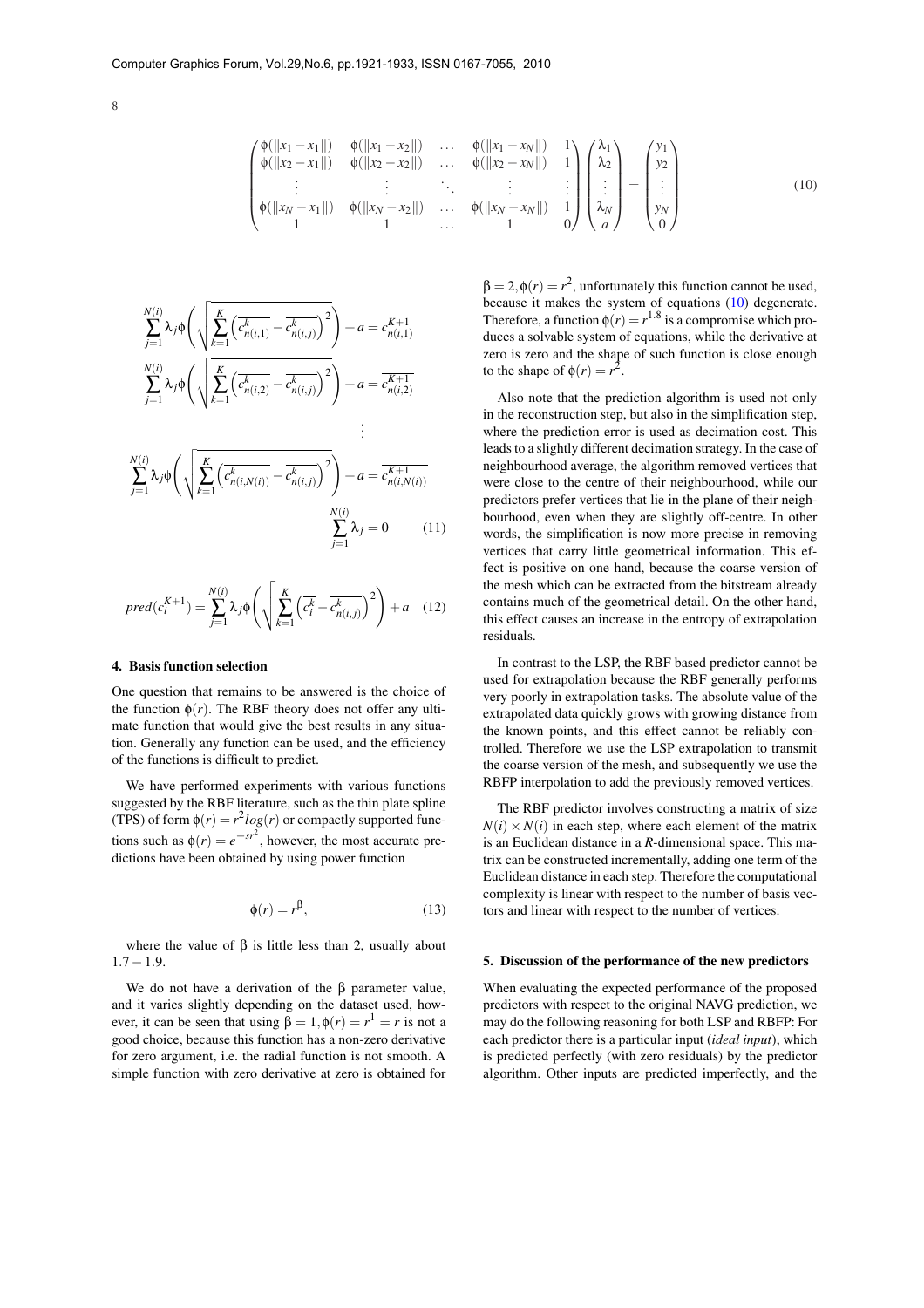performance is closely related to the distance of the given input to the *ideal input*.

For the NAVG predictor, the *ideal input* is a vector which is the arithmetic average of the neighbourhood upon which the prediction is performed. This input is also an *ideal input* for the LSP (each neighbour will be assigned equal weight and the predictor will predict the values perfectly) and for the RBFP. However, apart form the initialisation stage, there are other *ideal inputs* for both LSP and RBFP. For example, for each input which can be expressed as linear combination of neighbours LSP will produce zero residuals.

This argument is difficult to completely formalise due to the complexity of the prediction algorithms. However, it is intuitive that a predictor with a single possible *ideal input* will be in most cases outperformed by predictors which have in fact infinite number of additional possible *ideal inputs*.

# 6. Testing

We have performed a series of experiments with the proposed predictors to test their efficiency. Although dynamic mesh compression has been studied for quite a while now, there is currently no consensus on which error measure should be used to evaluate distortion caused by compression. Therefore, we focus on a case when distortion is almost fixed and we compare the data rate results for the given distortion.

In order to show results comparable with known algorithms, we give the error measure values computed according to Karni and Gotsman [KG04] (KG-error). They suggest to reorder the data into matrices, where each column represents a frame of the animation. The original data will be reordered into matrix  $A$ , and the decoded version into  $A'$ . The error is then expressed as:

$$
KG_{error} = 100 \cdot \frac{\|A - A'\|}{\|A - E(A)\|} \tag{14}
$$

where  $E(A)$  is an average matrix, i.e. a matrix where each X value has been replaced by average X value in the given column and similarly for Y and Z. We are using Frobenius norm and per-frame averages for the *E*(*A*) matrix.

We are aware that KG error is not an ideal measure for mesh distortion, however we are using it because the results of competing algorithms have been measured by this error metric. Also note that there is currently no error metric shown to correlate with human perception of distortion, and most metrics (KG error, MSE, DA error, Hausdorff distance) correlate strongly with each other in the usual cases of compression error evaluation.

In our implementation we have used an implementation of arithmetic coding similar to the CABAC encoder used by Marpe *et al.* [MWS03]). We have used 80 basis vectors for the PCA step. Subsequently we have quantized the residuals

with precision of 12 bits for the main diagonal length of the first frame of the animation, i.e. we have used quantization with step δ:

$$
\delta = \frac{d}{2^{12}}\tag{15}
$$

where *d* is the main diagonal length of the first frame bounding box.

We have used several datasets with similar results. Generally, the algorithm works better for highly detailed meshes (human jump: 15830 vertices, 222 frames, see Sand *et al.* [SMP03] and Anuar and Guskov [AG04]), where the simplification step removes larger amount of vertices. On the other hand, even for quite simple meshes, such as the chicken run sequence (3030 vertices, 400 frames), we achieve a significant improvement.



Figure 5: *Encoded sizes of prediction residuals.*

Figure 5 shows the encoded sizes of prediction residuals. The figure demonstrates that by using the RBF interpolation we can reduce the encoded length of interpolation residuals by 40-70%. The encoded size of extrapolation residuals remains almost unchanged, however, without employing our least squares predictor it would have actually grown due to a different simplification order introduced by the new RBF predictor.

The overall results of our algorithms are shown in figure 6. The benefit is relatively smaller compared to the 40-70% reduction in figure 5 because the final data stream also contains the compressed PCA basis, which is not affected by our improvement. Still, the results show that we have achieved an improvement of 7-25% of the bitrate. The figure also shows the result of the standard FAMC algorithm.

We are also including four full rate-distortion (RD) curves for the models dance, cloth, cow and snake (figures 7, 8, 9 and 10). The RD curves for other models we have tested show a similar behaviour, where original algorithm based on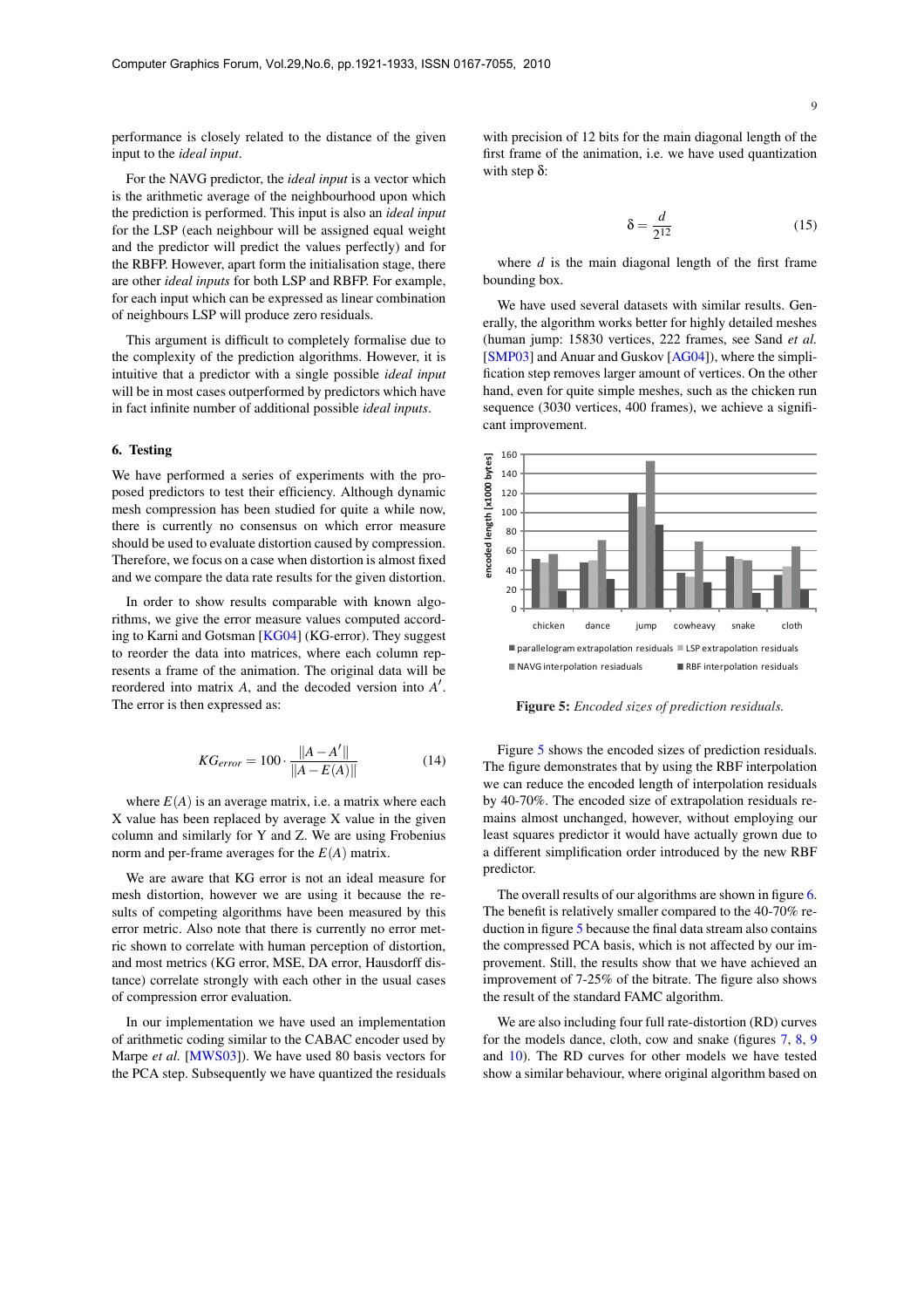



Figure 6: *The relative encoded sizes of the testing datasets. The PCA-based method with parallelogram extrapolation and neighbourhood average interpolation is taken as a reference, and the relative results of the proposed methods and of the standard FAMC method are shown.*

neighbourhood average prediction competes with the FAMC algorithm, but both are outperformed by the newly proposed RBF predictor.



Figure 7: *Rate-distortion curve for the dance model.*

We also present the dependency of the residual entropy on the choice of the parameter  $\beta$  of the radial basis function. The results of this test for the human jump sequence are shown in figure 11, other sequences have produced equivalent results.

We have also tested the compression and decompression speed. The decompression consists of coefficient restoration, from which the original trajectories are reconstructed. Our version of the coefficient restoration algorithm is currently capable of achieving about real-time decompression for moderately complex mesh sequences. The chicken run sequence (cca 16 second animation) can be decompressed in about 4.5 seconds on a 2.53GHz Core2 Duo PC, however, the more detailed meshes take longer to decompress. On the other hand, the algorithm still leaves a quite large space for



Figure 8: *Rate-distortion curve for the cloth model.*



Figure 9: *Rate-distortion curve for the cow model.*

optimization. Additionally, the solution of the LSP equation set is likely to change only slightly with added components, and therefore the solution from previous step could be used in a following step to speed the computation up.

The compression takes at least the same time as decompression, as the compressor emulates the decompressors predictions in order to produce correct residuals. In addition to that the encoder must perform the PCA step, which usually takes about two minutes. Compression and decompression



Figure 10: *Rate-distortion curve for the snake model.*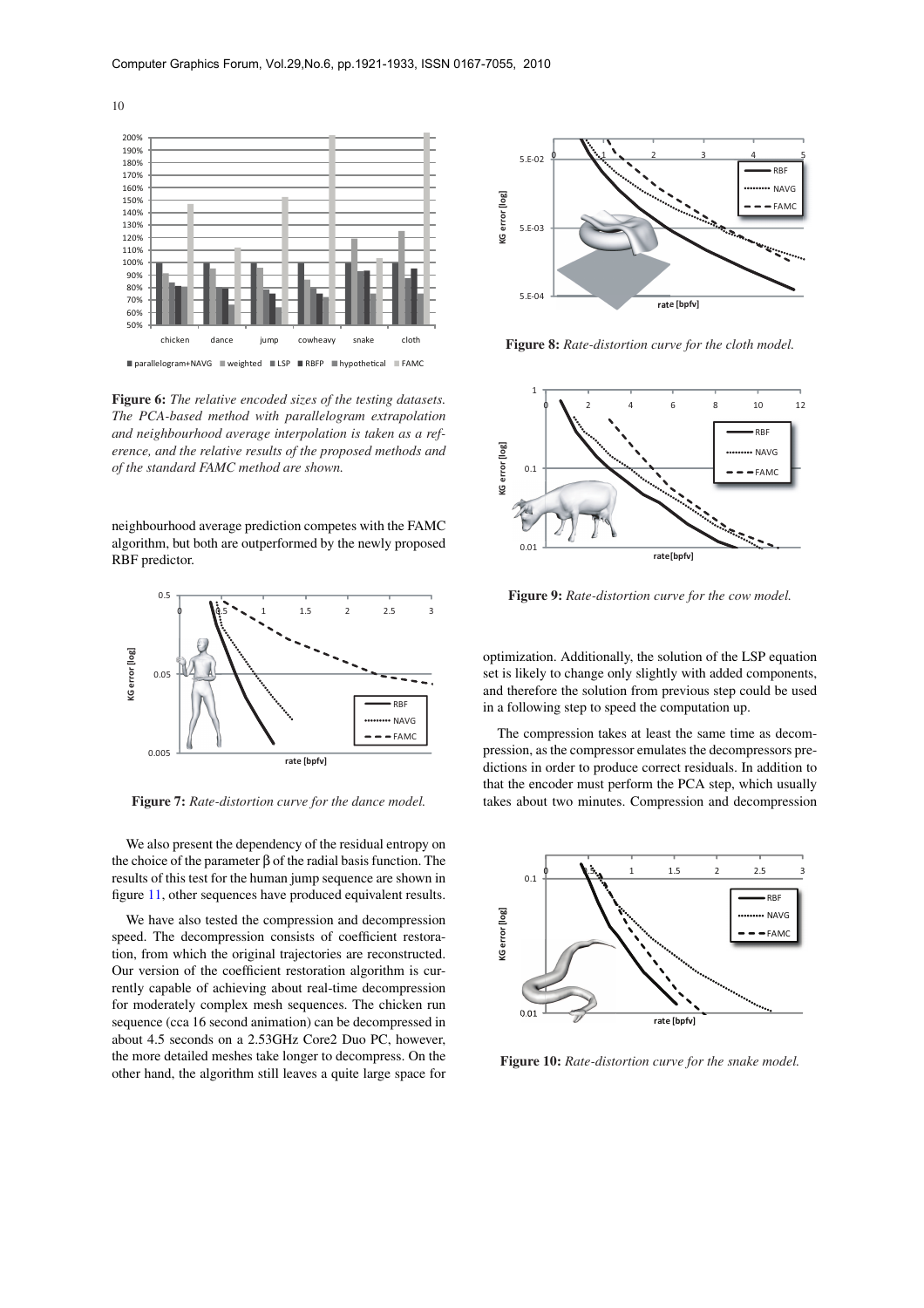|          |          |                 | Intel Pentium Core2 Duo (2.53GHz) |                |          |                 | Intel Pentium i7 920 (2.67GHz) |                |          |            |  |
|----------|----------|-----------------|-----------------------------------|----------------|----------|-----------------|--------------------------------|----------------|----------|------------|--|
|          |          | NAVG (original) |                                   | RBF (proposed) |          | NAVG (original) |                                | RBF (proposed) |          |            |  |
| modell   | vertices | frames          | Compress                          | Decompress     | Compress | Decompress      | Compress                       | Decompress     | Compress | Decompress |  |
| chicken  | 3030     | 400             | 64 030                            | 3 2 6 8        | 72 088   | 4 5 2 4         | 64 2 2 5                       | 2 7 6 1        | 69 8 26  | 3 2 1 4    |  |
| dancel   | 7061     | 201             | 26 777                            | 5 0 0 0        | 48 360   | 9828            | 20 077                         | 4 2 9 0        | 33 587   | 5 2 2 6    |  |
| humanoid | 7646     | 154             | 19 0 32                           | 4 7 7 4        | 39 671   | 7768            | 14 071                         | 4 3 2 1        | 28 3 30  | 5 0 8 6    |  |
| jump     | 15 8 30  | 222             | 58758                             | 8556           | 106 751  | 24 975          | 43 3 84                        | 7972           | 73 117   | 13 057     |  |
| cloth    | 9987     | 200             | 32 206                            | 4867           | 56 222   | 13 010          | 22 651                         | 4 2 9 0        | 39 109   | 6989       |  |
| snake    | 9 1 7 9  | 134             | 17 129                            | 4 9 0 6        | 47 143   | 9984            | 13 2 13                        | 4586           | 33 119   | 6 0 2 2    |  |
| walk     | 35 626   | <b>187</b>      | 95 441                            | 17402          | 196 514  | 41 854          | 68 266                         | 17 207         | 136 154  | 24 695     |  |

Table 2: *Compression and decompression times [ms].*



Figure 11: *Dependency of the residual entropy on the choice of parameter* β *(RBF exponent), see section 4 for additional details.*

times for several models using a mainstream and a high-end computer are shown in table 2.

#### 7. Conclusions and future work

We have presented two novel predictors that can be used for dynamic mesh compression. Our main contribution is the continuous update of the predictor being used, during the transmission of data related to a single vertex. The update is not time dependant, i.e. it does not only use information from previous frame of the sequence. Instead the update continuously refines the knowledge about the vertex position relative to its neighbours. By using the framework of RBF interpolation, which naturally works in higher dimensional space, we exploit the character of the PCA represented animations, where vertices have many coordinates which describe their trajectory.

In our experiments we have achieved a reduction of residual entropy of over 40% and for the chicken run sequence we have reached more than 60% reduction. However, the overall efficiency gain depends also on the ratio of interpolated and extrapolated vertices, used entropy coding scheme and

the size of the PCA basis. In our implementation, we have achieved bitrate reduction of about 20%.

In the future, we intend to test different basis functions for the RBF in order to find a better interpolation. The decoder could also benefit from the advanced methods of evaluating the RBF interpolation.

We would also like to implement and test the decompression algorithms using a programmable GPU. Our preliminary results show that we are able to perform the final multiplication of basis vectors and feature vectors on the GPU, thus saving both main memory and communication between CPU and GPU.

## 8. Acknowledgements

This work has been supported by the Ministry of Education, Youth and Sports of the Czech Republic under the research program LC-06008 (Center for Computer Graphics).

The chicken character was created by Andrew Glassner, Tom McClure, Scott Benza and Mark Van Langeveld. This short sequence of connectivity and vertex position data is distributed solely for the purpose of comparison of geometry compression techniques.

We would like to thank our colleagues, who provided useful hints and ideas during the development of this work, especially Petr Vaněček, who provided the insight to the RBF interpolation, and Martin Janda for his comments.

## References

- [AG04] ANUAR N., GUSKOV I.: Extracting animated meshes with adaptive motion estimation. In *VMV* (2004), pp. 63–71.
- [AM00] ALEXA M., MÜLLER W.: Representing animations by principal components. *Computer Graphics Forum 19*, 3 (2000).
- [Amj07] AMJOUN R.: Efficient compression of 3d dynamic mesh sequences. In *Journal of the WSCG* (Feb. 2007).
- [AS07] AMJOUN R., STRASSER W.: Encoding animated meshes in local coordinates. In *CW '07: Proceedings of the 2007 International Conference on Cyberworlds* (Washington, DC, USA, 2007), IEEE Computer Society, pp. 437–446.